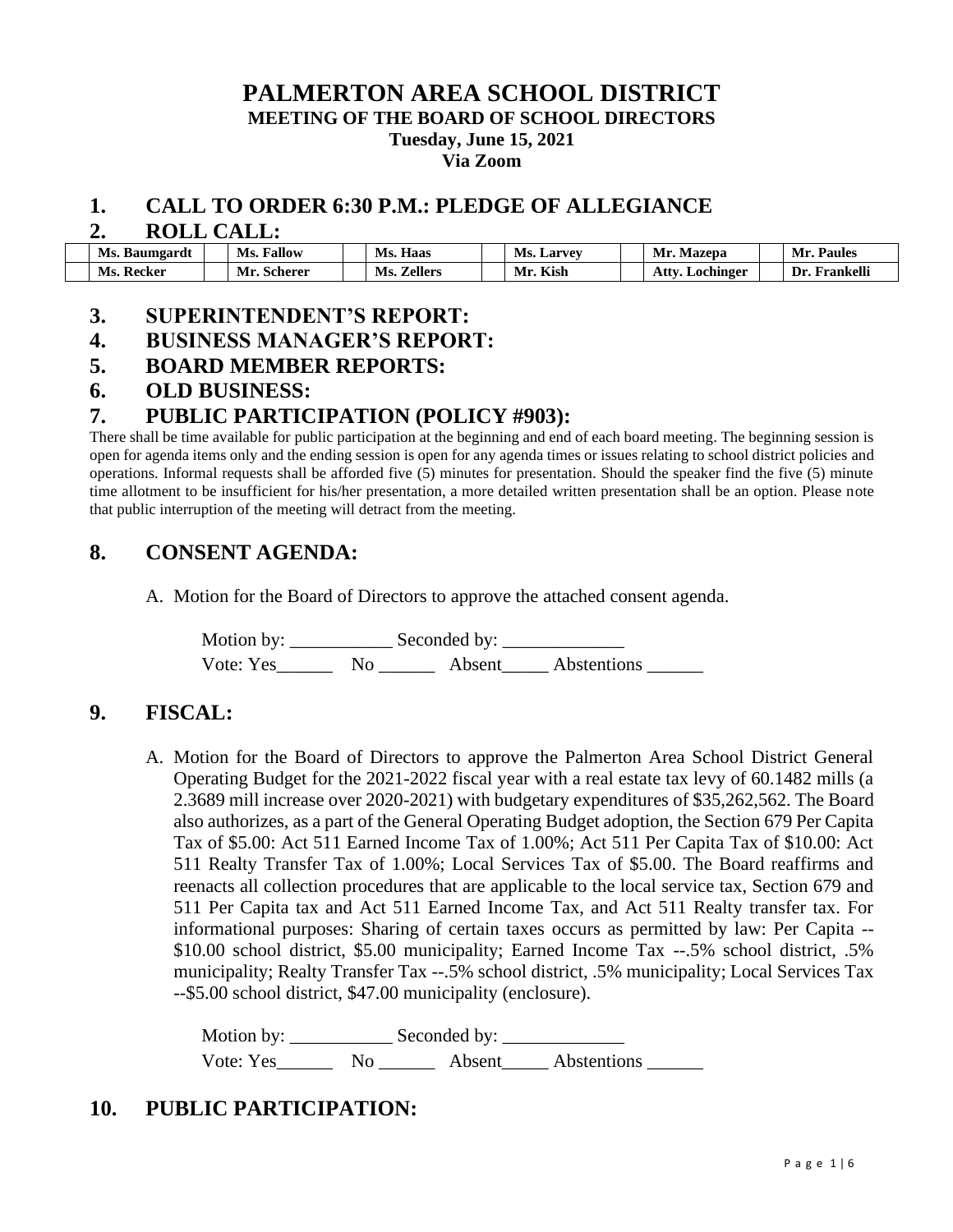# **11. FOR THE GOOD OF THE ORDER:**

# **12. ADJOURNMENT:**

Motion by: \_\_\_\_\_\_\_\_\_\_\_ Seconded by: \_\_\_\_\_\_\_\_\_\_\_\_\_ Vote: Yes\_\_\_\_\_\_\_\_\_ No \_\_\_\_\_\_\_\_ Absent\_\_\_\_\_ Abstentions \_\_\_\_\_\_\_\_\_\_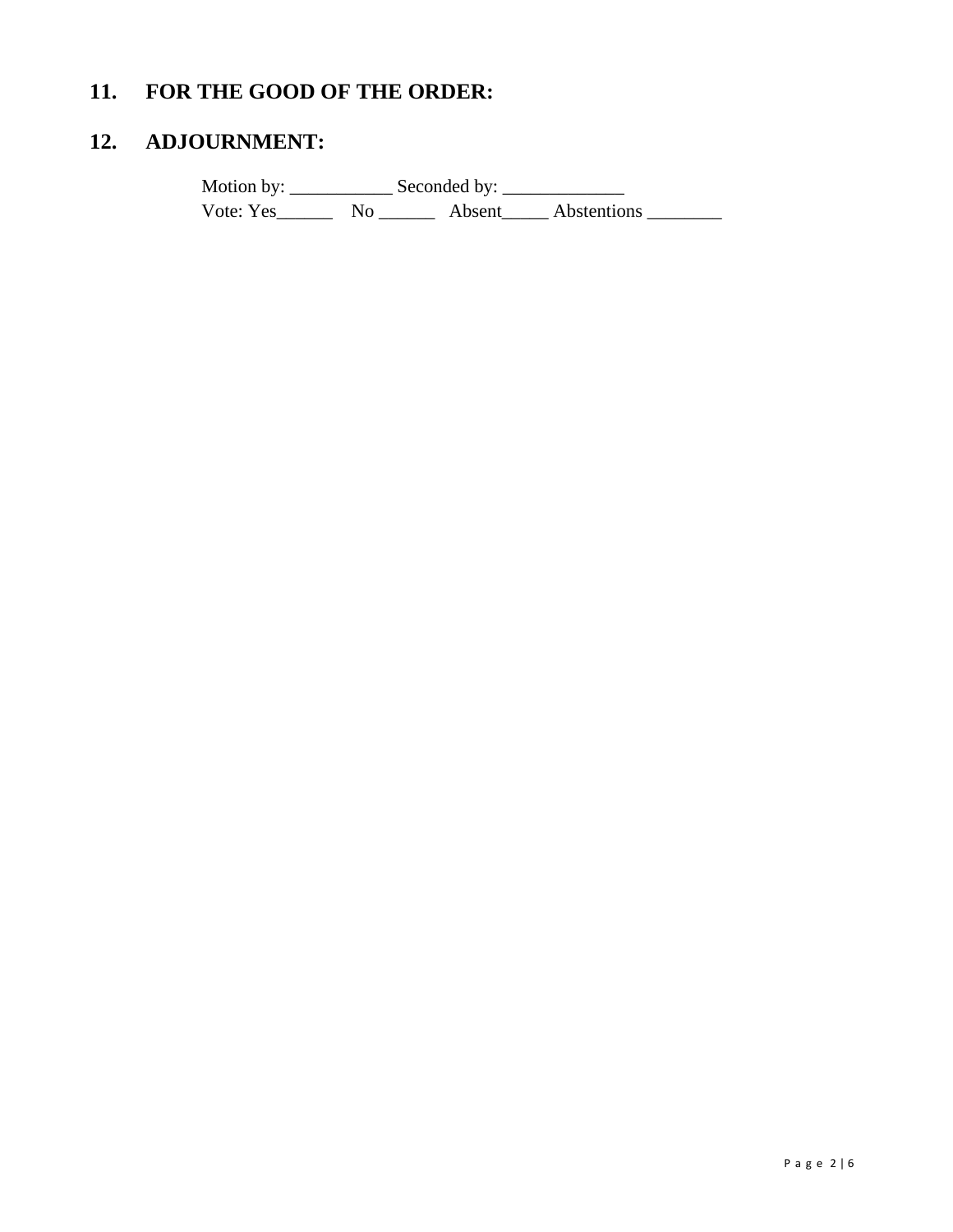# **PALMERTON AREA SCHOOL DISTRICT CONSENT AGENDA Tuesday, June 15, 2021**

## **1. MEETING MINUTES:**

A. Approve the Board Meeting Minutes from May 19, 2021 (enclosure)

## **2. FISCAL:**

- A. Approve the Accounts Payable Reports (enclosures)
- B. Approve the Treasurer's Reports (enclosures)
- C. Approve budget transfers (enclosures)
- D. Approve, in accordance with Section 621, PA Public School Code of 1949, the following depositories for the funds of the Palmerton Area School District in the 2021-2022 fiscal year: First Northern Bank & Trust, Pennsylvania Local Government Investment Trust (PLGIT), and the Pennsylvania School District Liquid Asset Fund (PSDLAF)
- E. Approve the 2021-2022 workers compensation coverage through CM Regent Insurance Company at a cost of \$70,609 compared to an expiring premium of \$119,634 (enclosure)
- F. Approve the 2021-2022 student accident coverage through Axis Insurance Company at a cost of \$38,541. There is no change from the expiring premium. (enclosure)
- G. Approve the 2021-2022 voluntary student accident coverage through Axis Insurance Company for the period of August 7, 2021 to August 7, 2022
- H. Approve the 2021-2022 Homestead and Farmstead Exclusion Resolution (enclosure)
- I. Grant permission to release the 2021 Tax Duplicates to the respective tax collectors for the fiscal year beginning July 1, 2021
- J. Approve the Superintendent and Business Manager to make and release payments for the remaining June accounts payable
- K. Approve resolution #6.15.21 per the Real Estate Tax Universal Installment Payment Plan Resolution to use the following installment dates for the collection of the 2021 Real Estate Taxes (enclosure)
- L. Approve the machinery maintenance contract with Shop Specialties, Inc. for the 2021-2022 school year in the amount of \$1,450 (enclosure)
- M. Approve the following bonding amounts for the 2021-2022 fiscal year: Board President \$100,000, Board Vice President \$100,000, Board Secretary \$100,000, Board Treasurer \$100,000, Superintendent \$100,000, Business Manager \$100,000, Employee Theft \$5,000,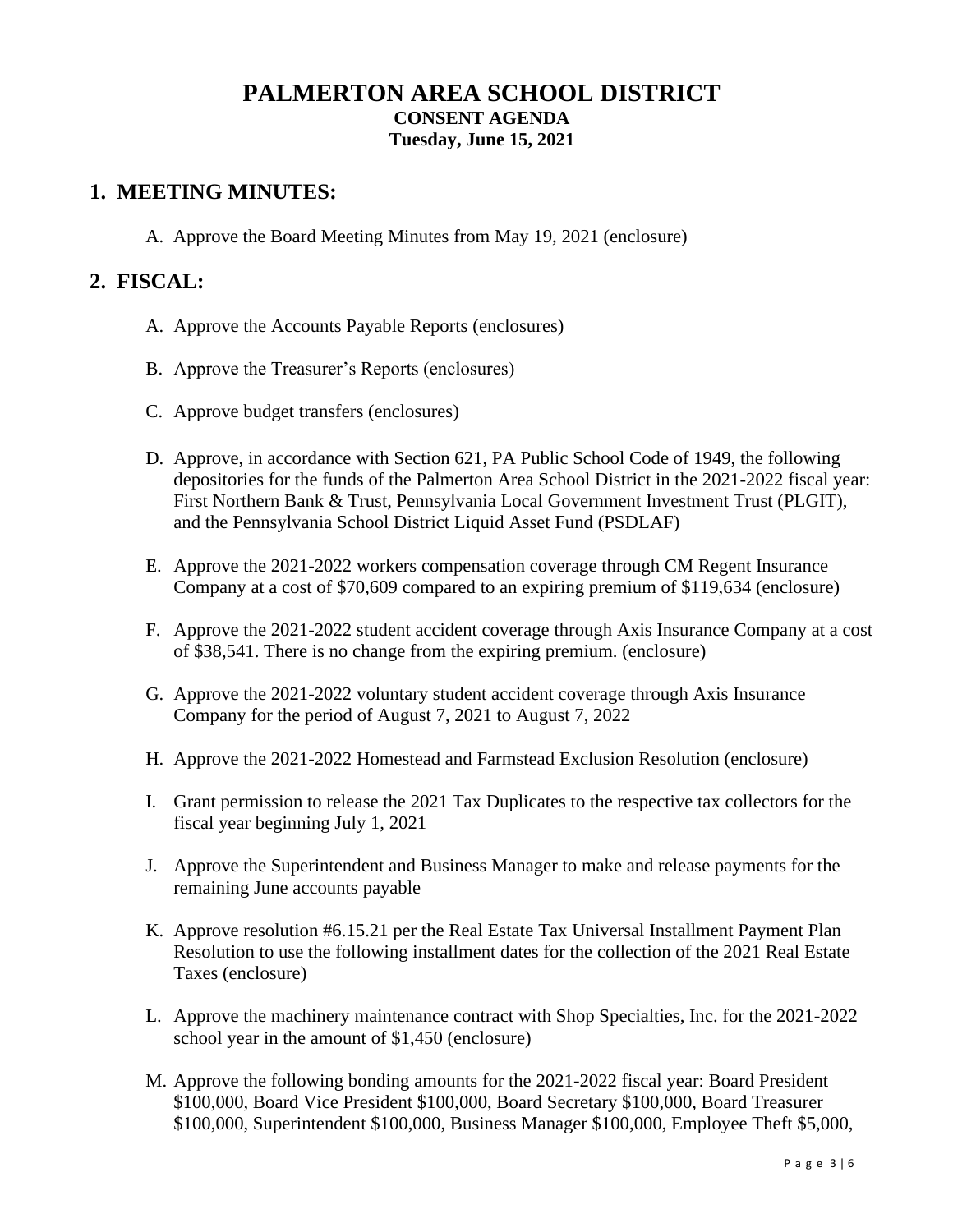Forgery or Alteration \$100,000

- N. Approve all budget transfers for the fiscal year ending June 30, 2021 in order to comply with audit requirements. The Board will be provided with an itemized listing of all required budget transfers upon completion of the 2020-2021 audit.
- O. Accept the donation from The Giant Company in the amount of \$5,810.81 as part of their "Feeding School Kids Initiative" to be used for outstanding student lunch debt
- P. Approve the estimated transfer of \$485.00 from the General Fund to the Fund Service Fund to pay the additional outstanding student lunch balances not covered by the donation. Exact amount to be determined at the conclusion of the current fiscal year.
- Q. Approve the transfer of \$3,270.47 from the General Fund to the Fund Service Fund for uncollectable bad debt owed by inactive students. Exact amount to be determined at the conclusion of the current fiscal year.

# **3. PERSONNEL:**

- A. Accept the retirement of Mary Brumbach, S.S. Palmer/Parkside Principal, effective July 1, 2021
- B. Approve tenure status for the following teachers who have attained 3 years of satisfactory performance ratings with the Palmerton Area School District:
	- Brianna Bush
	- Amanda Cappella
	- Susan Dellicker
	- Rachel Harry
	- Kristina Himmelwright
	- Joshua Rake
	- Tyler Svetik
- C. Approve the following column movement effective first semester of 2021-2022 school year:
	- Matthew Kosciolek from Master's to Master's +15
	- Karoline Anthony from Master's to Master's +15
	- Lauren Michalik from Bachelor's +24 to Master's
- D. Approve Robin Klock as full-time custodian at Towamensing Elementary at a rate of \$45,180 per year prorated effective July 12, 2021
- E. Approve Scott Bierman as part-time flex-time custodian at a rate of \$14.67 per hour effective June 28, 2021
- F. Approve the following staff to work in the summer school program from July 13, 2021 through August 5, 2021:
	- Elementary Teachers at \$33.00/hour: Felicia Fischer; Jessica Hansen; Jodi Kocher; Kimberly Nenscel; Morgan Hesse; Lori Smith
	- Secondary Teachers at \$33.00/hour: Jeana Baumgardt; Lisa Failla; Tammy Muniz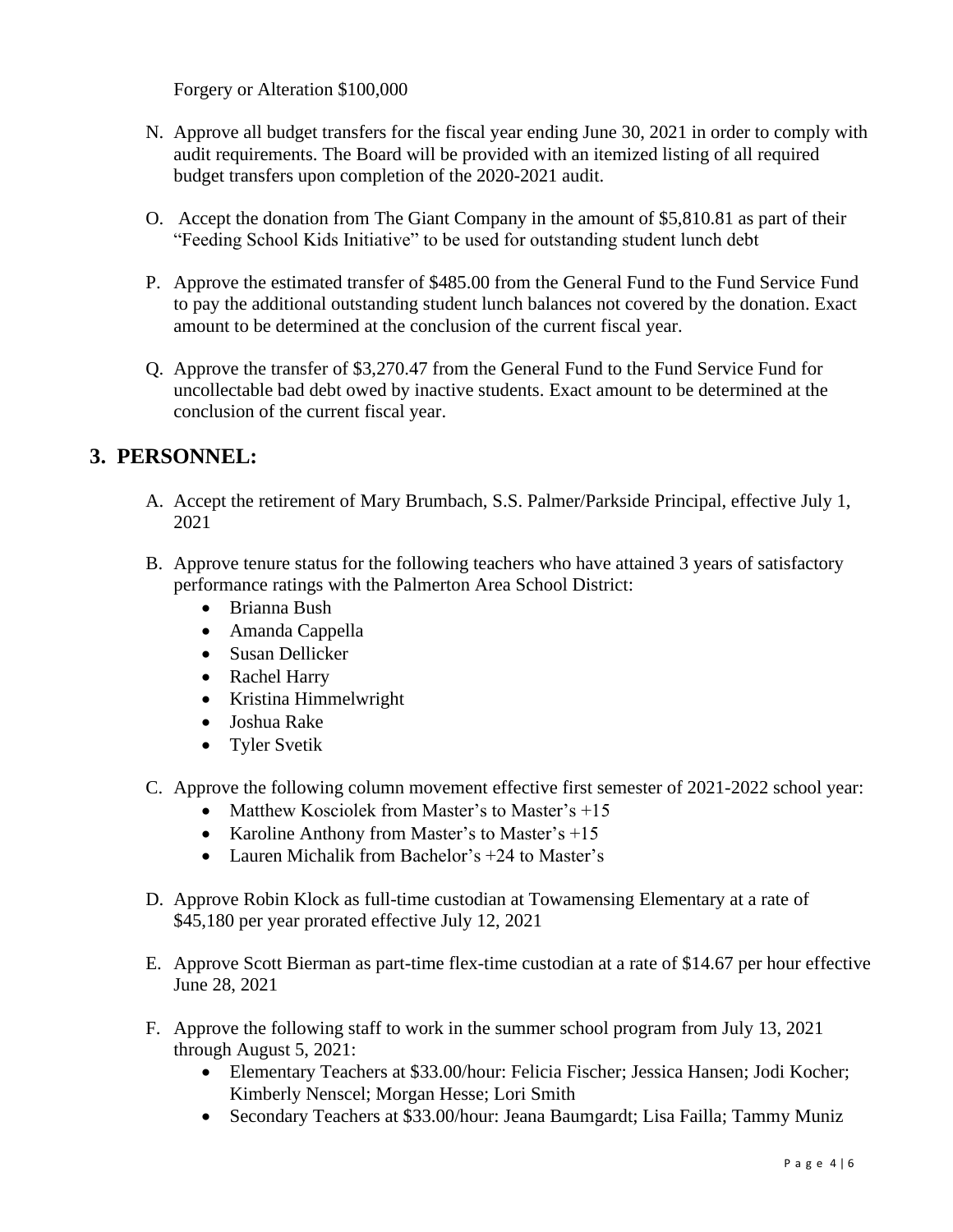- Instructional Assistants at current rate of pay: Elizabeth Campbell; Eileen Long; Mary Stahler
- Health Room Technician at current rate of pay: Michelle Bisbing effective for August 3-5, 2021
- G. Approve Jacob Green as summer employee at the rate of \$7.25/hour, not to exceed 28 hours a week, effective June 16, 2021 through August 19, 2021
- H. Approve Abigail Everett as volunteer assistant field hockey coach for the 2021-2022 season effective June 16, 2021
- I. Approve one day of uncompensated leave on May 21, 2021 for employee #521
- J. Approve Chrissy Rehatchek as HS marching band assistant for the 2021-2022 school year with a stipend of \$2,604 effective June 16, 2021
- K. Accept the following resignations:
	- Timothy Lynch as Interim Principal at S.S. Palmer/Parkside effective at the end of the 2020-2021 school year
	- Kendra Smiley as instructional assistant effective at the end of the 2020-2021 school year
	- Shannon Ledo as cafeteria worker effective June 9, 2021
	- Samantha Stevens as part-time custodian effective May 28, 2021
- L. Approve Kendra Smiley as substitute instructional assistant at \$10.00 per hour effective June 16, 2021
- M. Remove from the current substitute list:
	- Vanessa Calabro, teacher
	- Janet Sager, instructional assistant
- N. Approve tuition reimbursements (enclosure)

# **4. OTHER:**

- A. Approve the first reading of the following policies (enclosures):
	- 1) Policy # 113 Special Education
	- 2) Policy # 113.1 Discipline of Students with Disabilities
	- 3) Policy # 113.2 Behavior Support
	- 4) Policy # 113.3 Screening and Evaluations for Students with Disabilities
	- 5) Policy # 113.4 Confidentiality of Special Education Student Information
	- 6) Policy # 123.1 Concussion Management
	- 7) Policy # 123.2 Sudden Cardiac Arrest
	- 8) Policy # 246 Student Wellness
- B. Approve the second reading and adoption of the following polices (enclosures):
	- 1) Policy #218.1 Weapons
	- 2) Policy #218.3 Discipline of Student Convicted/Adjudicated of Sexual Assault
	- 3) Policy #338 Sabbatical Leave